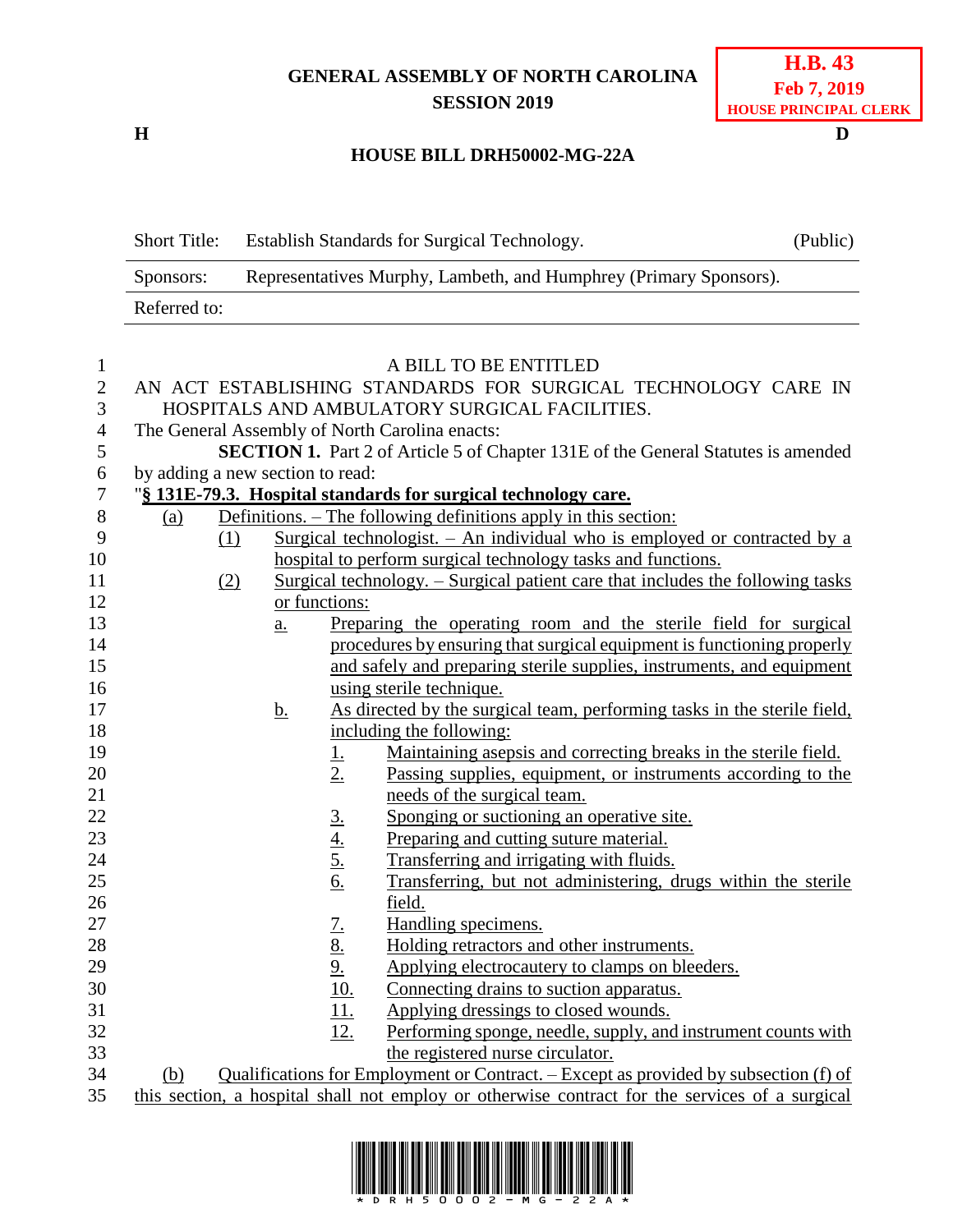|                 | <b>General Assembly Of North Carolina</b>                                                                                                                                                           | <b>Session 2019</b> |
|-----------------|-----------------------------------------------------------------------------------------------------------------------------------------------------------------------------------------------------|---------------------|
|                 | technologist in that hospital unless the individual meets, at a minimum, one of the following                                                                                                       |                     |
| qualifications: |                                                                                                                                                                                                     |                     |
| (1)             | Provides evidence of successfully completing a program accredited by the                                                                                                                            |                     |
|                 | Commission on Accreditation of Allied Health Education Programs or                                                                                                                                  |                     |
|                 | another nationally accredited educational program for surgical technologists                                                                                                                        |                     |
|                 | and holds and maintains the Certified Surgical Technologist credential issued                                                                                                                       |                     |
|                 | by the National Board of Surgical Technology and Surgical Assisting or its                                                                                                                          |                     |
|                 | successor.                                                                                                                                                                                          |                     |
| (2)             | Provides evidence of successfully completing an appropriate training program                                                                                                                        |                     |
|                 | for surgical technology in the United States Army, Navy, Air Force, Marine                                                                                                                          |                     |
|                 | Corps, or Coast Guard or in the United States Public Health Service.                                                                                                                                |                     |
| (3)             | Provides evidence that satisfies one of the following requirements:                                                                                                                                 |                     |
|                 | Documentation of employment to practice surgical technology in a<br>a.                                                                                                                              |                     |
|                 | hospital licensed under this Part or an ambulatory surgical facility                                                                                                                                |                     |
|                 | licensed under Part 4 of Article 6 of this Chapter on December 31,                                                                                                                                  |                     |
|                 | 2019.                                                                                                                                                                                               |                     |
|                 | Documentation of employment to practice surgical technology during<br><u>b.</u>                                                                                                                     |                     |
|                 | the two years immediately preceding December 31, 2019.                                                                                                                                              |                     |
| (4)             | Provides evidence of practicing surgical technology as an employee of an                                                                                                                            |                     |
|                 | agency or institution of the federal government.                                                                                                                                                    |                     |
| (c)             | Probationary Practice. $-$ A hospital may employ or contract with an individual to                                                                                                                  |                     |
|                 | practice surgical technology during the 12-month period that immediately follows the successful                                                                                                     |                     |
|                 | completion of a surgical technology program as described in subdivision (1) of subsection (b) of                                                                                                    |                     |
|                 | this section. However, the hospital may not continue to employ or contract with that individual                                                                                                     |                     |
|                 | beyond the 12-month period that immediately follows the successful completion of a surgical                                                                                                         |                     |
|                 | technology program without documentation that the employee or contractor holds and maintains<br>the certified surgical technologist credential as described in subdivision (1) of subsection (b) of |                     |
| this section.   |                                                                                                                                                                                                     |                     |
| (d)             | Continuing Education. $- A$ hospital may employ or contract with an individual who                                                                                                                  |                     |
|                 | qualifies to practice surgical technology pursuant to subdivision (2), (3), or (4) of subsection (b)                                                                                                |                     |
|                 | of this section, or pursuant to an exception under subsection (f) of this section, provided the                                                                                                     |                     |
|                 | individual annually completes 15 hours of continuing education approved by the National Board                                                                                                       |                     |
|                 | of Surgical Technology and Surgical Assisting or its successor.                                                                                                                                     |                     |
| (e)             | Verification of Continuing Education or Credential. $- A$ hospital that employs or                                                                                                                  |                     |
|                 | contracts with an individual to practice surgical technology shall verify that the individual                                                                                                       |                     |
|                 | satisfies the continuing education requirements of subsection (d) of this section or, if applicable,                                                                                                |                     |
|                 | that the individual holds and maintains the Certified Surgical Technologist credential as                                                                                                           |                     |
|                 | described in subdivision $(1)$ of subsection $(b)$ of this section.                                                                                                                                 |                     |
| (f)             | Exception. $-$ A hospital may employ or otherwise contract with an individual who                                                                                                                   |                     |
|                 | does not meet any of the qualifications specified in subsection (b) of this section if both of the                                                                                                  |                     |
|                 | following requirements are met:                                                                                                                                                                     |                     |
| (1)             | The hospital makes a diligent and thorough effort, and after such an effort is                                                                                                                      |                     |
|                 | completed, the hospital is unable to employ or contract with a sufficient                                                                                                                           |                     |
|                 | number of qualified surgical technologists who satisfy the requirements of this                                                                                                                     |                     |
|                 | section.                                                                                                                                                                                            |                     |
| (2)             | The hospital documents and retains, on the hospital premises, a written record                                                                                                                      |                     |
|                 | of its efforts made pursuant to subdivision (1) of this subsection.                                                                                                                                 |                     |
| (g)             | Scope of Practice. – Nothing in this section shall be construed to prohibit a licensed                                                                                                              |                     |
|                 | practitioner from performing surgical technology tasks or functions if the practitioner is acting                                                                                                   |                     |
|                 | within the scope of his or her license.                                                                                                                                                             |                     |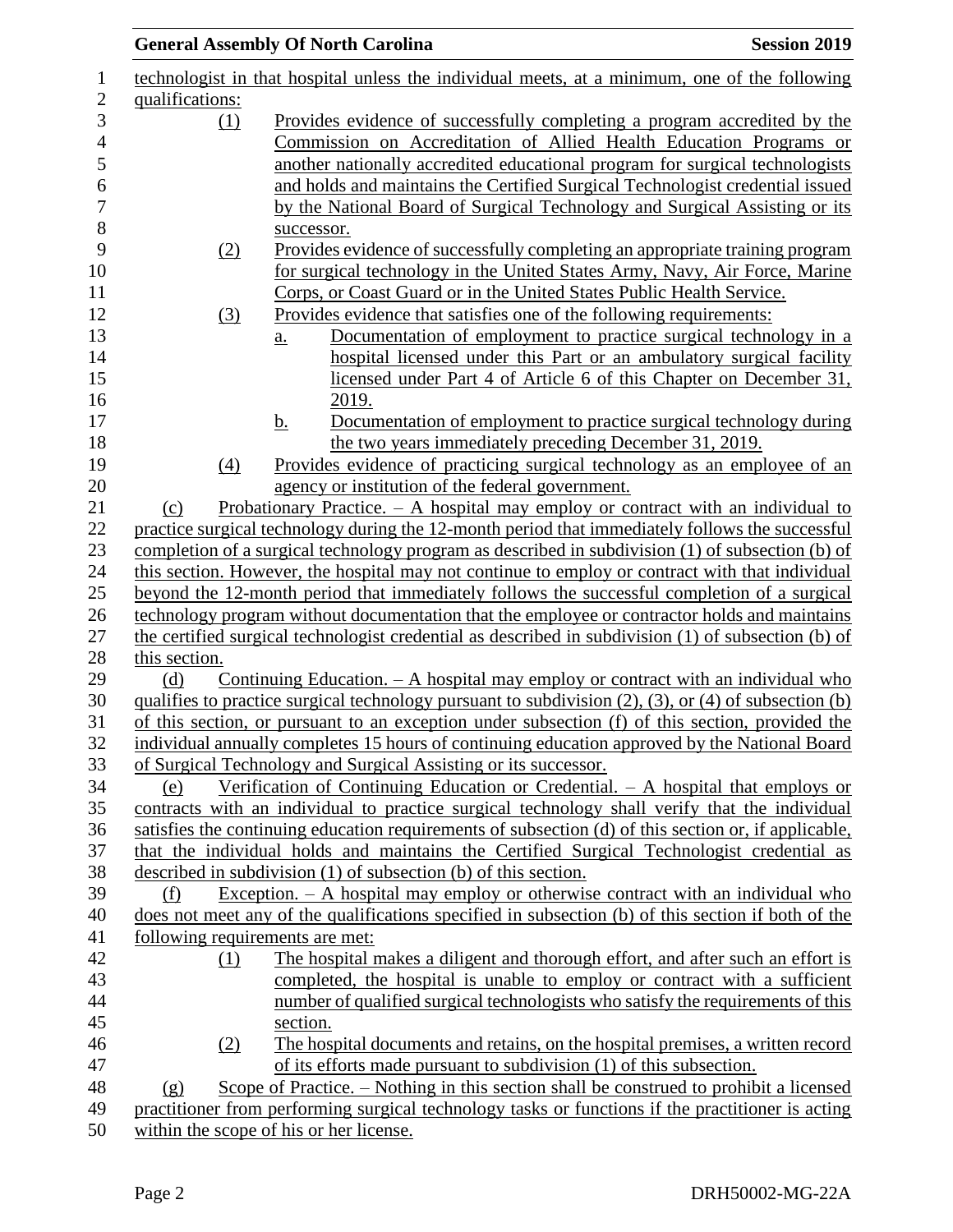|     |                                                                                                   | <b>General Assembly Of North Carolina</b>                                                             |                                                                                       | <b>Session 2019</b> |  |  |  |
|-----|---------------------------------------------------------------------------------------------------|-------------------------------------------------------------------------------------------------------|---------------------------------------------------------------------------------------|---------------------|--|--|--|
| (h) |                                                                                                   |                                                                                                       | Adverse Action. – The Department of Health and Human Services may take adverse        |                     |  |  |  |
|     |                                                                                                   |                                                                                                       | action against a hospital under G.S. 131E-78 for a violation of this section."        |                     |  |  |  |
|     |                                                                                                   |                                                                                                       | SECTION 2. Part 4 of Article 6 of Chapter 131E of the General Statutes is amended     |                     |  |  |  |
|     |                                                                                                   | by adding a new section to read:                                                                      |                                                                                       |                     |  |  |  |
|     |                                                                                                   |                                                                                                       | "§ 131E-147.2. Ambulatory surgical facility standards for surgical technology care.   |                     |  |  |  |
| (a) |                                                                                                   |                                                                                                       | Definitions. – The following definitions apply in this section:                       |                     |  |  |  |
|     | (1)                                                                                               |                                                                                                       | Surgical technologist. - An individual who is employed or contracted by an            |                     |  |  |  |
|     |                                                                                                   |                                                                                                       | ambulatory surgical facility to perform surgical technology tasks and                 |                     |  |  |  |
|     |                                                                                                   | functions.                                                                                            |                                                                                       |                     |  |  |  |
|     | (2)                                                                                               |                                                                                                       | <u>Surgical technology. – Surgical patient care that includes the following tasks</u> |                     |  |  |  |
|     |                                                                                                   | or functions:                                                                                         |                                                                                       |                     |  |  |  |
|     |                                                                                                   | a.                                                                                                    | Preparing the operating room and the sterile field for surgical                       |                     |  |  |  |
|     |                                                                                                   |                                                                                                       | procedures by ensuring that surgical equipment is functioning properly                |                     |  |  |  |
|     |                                                                                                   |                                                                                                       | and safely and preparing sterile supplies, instruments, and equipment                 |                     |  |  |  |
|     |                                                                                                   |                                                                                                       | using sterile technique.                                                              |                     |  |  |  |
|     |                                                                                                   | <u>b.</u>                                                                                             | As directed by the surgical team, performing tasks in the sterile field,              |                     |  |  |  |
|     |                                                                                                   |                                                                                                       | including the following:                                                              |                     |  |  |  |
|     |                                                                                                   | <u>1.</u>                                                                                             | Maintaining asepsis and correcting breaks in the sterile field.                       |                     |  |  |  |
|     |                                                                                                   | 2.                                                                                                    | Passing supplies, equipment, or instruments according to the                          |                     |  |  |  |
|     |                                                                                                   |                                                                                                       | needs of the surgical team.                                                           |                     |  |  |  |
|     |                                                                                                   | $rac{3.4}{4.5.6}$                                                                                     | Sponging or suctioning an operative site.                                             |                     |  |  |  |
|     |                                                                                                   |                                                                                                       | Preparing and cutting suture material.                                                |                     |  |  |  |
|     |                                                                                                   |                                                                                                       | Transferring and irrigating with fluids.                                              |                     |  |  |  |
|     |                                                                                                   |                                                                                                       | Transferring, but not administering, drugs within the sterile                         |                     |  |  |  |
|     |                                                                                                   |                                                                                                       | field.                                                                                |                     |  |  |  |
|     |                                                                                                   | $\frac{7.}{8.}$<br>$\frac{8.}{9.}$<br>$\frac{10.}{10.}$                                               | Handling specimens.<br>Holding retractors and other instruments.                      |                     |  |  |  |
|     |                                                                                                   |                                                                                                       | Applying electrocautery to clamps on bleeders.                                        |                     |  |  |  |
|     |                                                                                                   |                                                                                                       | Connecting drains to suction apparatus.                                               |                     |  |  |  |
|     |                                                                                                   | 11.                                                                                                   | Applying dressings to closed wounds.                                                  |                     |  |  |  |
|     |                                                                                                   | <u>12.</u>                                                                                            | Performing sponge, needle, supply, and instrument counts with                         |                     |  |  |  |
|     |                                                                                                   |                                                                                                       | the registered nurse circulator.                                                      |                     |  |  |  |
| (b) |                                                                                                   |                                                                                                       | Qualifications for Employment or Contract. – Except as provided by subsection (f) of  |                     |  |  |  |
|     |                                                                                                   | this section, an ambulatory surgical facility shall not employ or otherwise contract for the services |                                                                                       |                     |  |  |  |
|     | of a surgical technologist in that facility unless the individual meets, at a minimum, one of the |                                                                                                       |                                                                                       |                     |  |  |  |
|     |                                                                                                   | following qualifications:                                                                             |                                                                                       |                     |  |  |  |
|     | (1)                                                                                               |                                                                                                       | Provides evidence of successfully completing a program accredited by the              |                     |  |  |  |
|     |                                                                                                   |                                                                                                       | Commission on Accreditation of Allied Health Education Programs or                    |                     |  |  |  |
|     |                                                                                                   |                                                                                                       | another nationally accredited educational program for surgical technologists          |                     |  |  |  |
|     |                                                                                                   | and holds and maintains the Certified Surgical Technologist credential issued                         |                                                                                       |                     |  |  |  |
|     |                                                                                                   |                                                                                                       | by the National Board of Surgical Technology and Surgical Assisting or its            |                     |  |  |  |
|     |                                                                                                   | successor.                                                                                            |                                                                                       |                     |  |  |  |
|     | (2)                                                                                               | Provides evidence of successfully completing an appropriate training program                          |                                                                                       |                     |  |  |  |
|     |                                                                                                   |                                                                                                       | for surgical technology in the United States Army, Navy, Air Force, Marine            |                     |  |  |  |
|     |                                                                                                   |                                                                                                       | Corps, or Coast Guard or in the United States Public Health Service.                  |                     |  |  |  |
|     | $\left(3\right)$                                                                                  |                                                                                                       | Provides evidence that satisfies one of the following requirements:                   |                     |  |  |  |
|     |                                                                                                   | <u>a.</u>                                                                                             | Documentation of employment to practice surgical technology in an                     |                     |  |  |  |
|     |                                                                                                   |                                                                                                       | ambulatory surgical facility licensed under this Part or a hospital                   |                     |  |  |  |
|     |                                                                                                   |                                                                                                       | licensed under Part 2 of Article 5 of this Chapter on December 31,                    |                     |  |  |  |
|     |                                                                                                   | 2019.                                                                                                 |                                                                                       |                     |  |  |  |